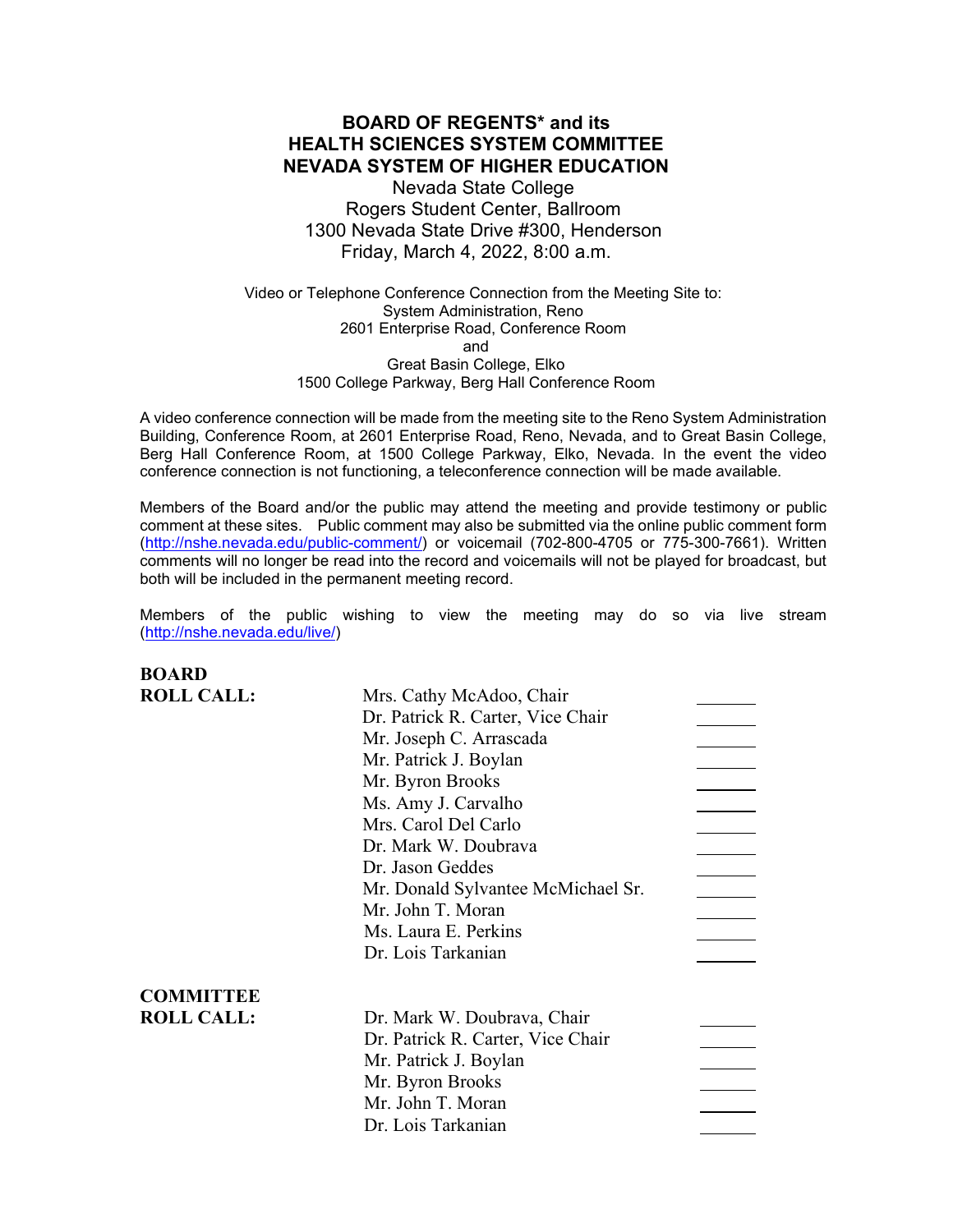In addition to the Health Sciences System Committee, this meeting is noticed as a meeting of the Board of Regents to allow other Regents who may wish to attend to participate.

### **IMPORTANT INFORMATION ABOUT THE AGENDA AND PUBLIC MEETING**

**NOTE:**Below is an agenda of all items scheduled to be considered. Notification is hereby provided that items on the agenda may be taken out of the order presented, including moving an item to a different day if the meeting is noticed for more than one day, two or more agenda items may be combined for consideration, and an agenda item may be removed from the agenda or discussion relating to an item on the agenda may be delayed at any time.

In accordance with the Board of Regents' Bylaws, Title 1, Article V, Section 18, items voted on may be the subject of a motion to reconsider at this meeting. A motion to reconsider an item may be made at any time before adjournment of this meeting. Similarly, if an item is tabled at any time during the meeting, it may, by proper motion and vote, be taken from the table and thereafter be the subject of consideration and action at any time before adjournment of this meeting.

\*The Board of Regents, at its regularly scheduled meetings, meets concurrently with its Committees (the Academic, Research and Student Affairs Committee; the Audit, Compliance and Title IX Committee; the Business, Finance and Facilities Committee; the Health Sciences System Committee; the Inclusion, Diversity, Equity and Access Committee; the Security Committee; and the Workforce Committee). The Board's Committee meetings take place in accordance with the agendas published for those Committees. Regents who are not members of the Committees may attend the Committee meetings and participate in the discussion of Committee agenda items. However, action items will only be voted on by the members of each Committee, unless a Regent is temporarily made a member of that Committee under Board of Regents' Bylaws, Title 1, Article VI, Section 6. The full Board of Regents will consider Committee action items in accordance with the Board of Regents' agenda published for the current or for a subsequent meeting.

In accordance with the Board of Regents' Bylaws, Title 1, Art. V, Section 12, a quorum may be gained by telephonic, video, or electronic transmission provided that notice to that effect has been given.

Some agenda items are noted as having accompanying reference material. Reference material may be accessed on the electronic version of the agenda by clicking the reference link associated with a particular item. The agenda and associated reference material may also be accessed on the Internet by visiting the Board of Regents' website at:

### <https://nshe.nevada.edu/leadership-policy/board-of-regents/meeting-agendas/>

Many public libraries have publicly accessible computer terminals. Copies of the reference material and any additional support materials that are submitted to the Board of Regents' Office and then distributed to the members of the Board of Regents after the posting of this agenda but before the meeting, will be made available as follows: 1. Copies of any such materials are available at the Board of Regents' Office at 2601 Enterprise Road, Reno, Nevada and the Board of Regents' Office at 4300 South Maryland Parkway, Las Vegas, Nevada. A copy may be requested by calling Winter Lipson at (702) 889-8426; 2. Copies of any such materials will also be available at the meeting site.

Reasonable efforts will be made to assist and accommodate physically disabled persons attending the meeting. Please call the Board office at (775) 784-4958 in advance so that arrangements may be made.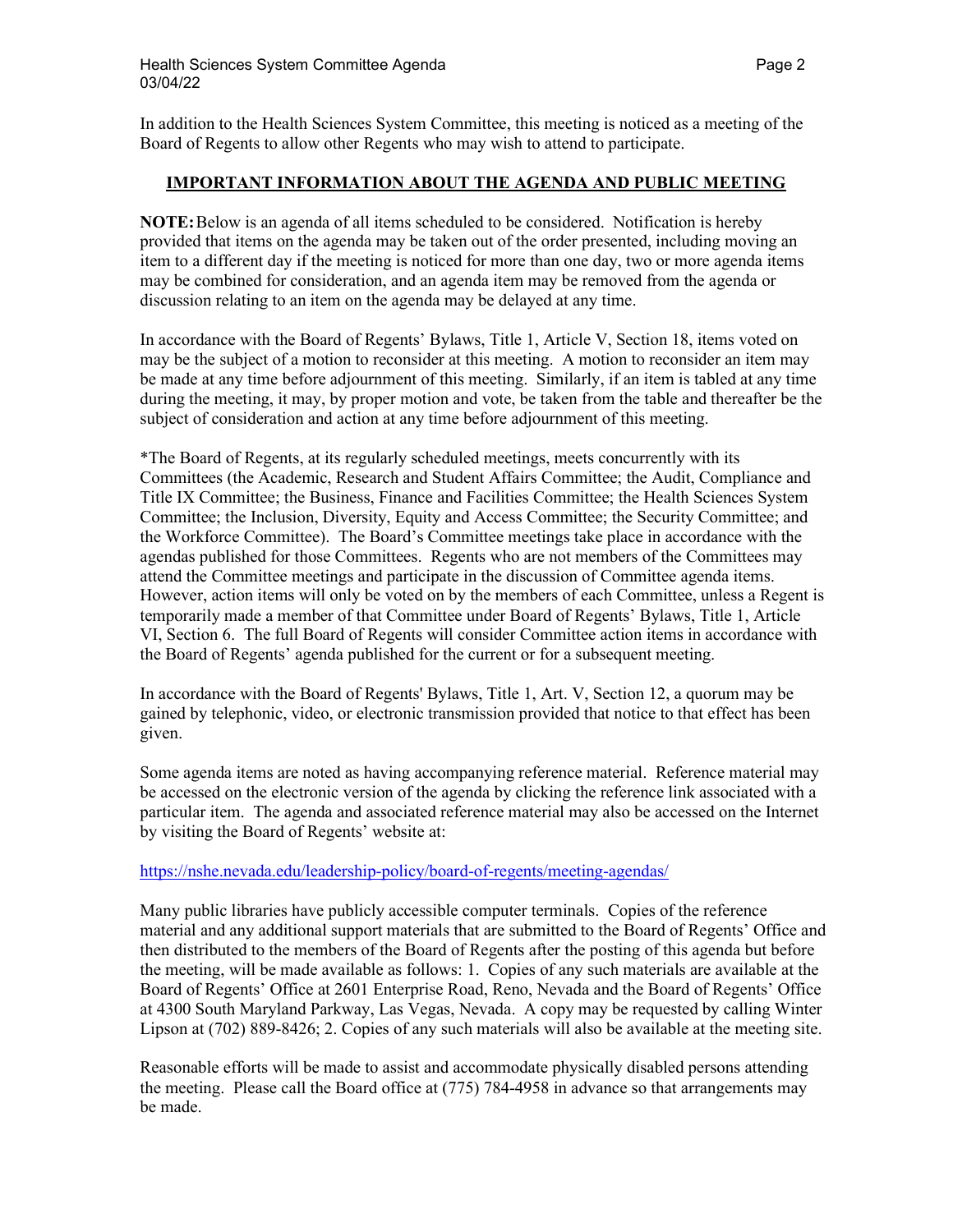# **1. PUBLIC COMMENT INFORMATION ONLY**

Public comment will be taken during this agenda item. No action may be taken on a matter raised under this item until the matter is included on an agenda as an item on which action may be taken. Comments will be limited to three minutes per person. Persons making comment will be asked to begin by stating their name for the record and to spell their last name. The Committee Chair may elect to allow additional public comment on a specific agenda item when that agenda item is being considered.

In accordance with Attorney General Opinion No. 00-047, as restated in the Attorney General's Open Meeting Law Manual, the Committee Chair may prohibit comment if the content of that comment is a topic that is not relevant to, or within the authority of, the Board of Regents, or if the content is willfully disruptive of the meeting by being irrelevant, repetitious, slanderous, offensive, inflammatory, irrational or amounting to personal attacks or interfering with the rights of other speakers.

# **2. MINUTES FOR POSSIBLE ACTION**

The Committee will consider approval of the minutes from the September 10, 2021, meeting. *[\(Ref. HSS-2\)](https://nshe.nevada.edu/wp-content/uploads/file/BoardOfRegents/Agendas/2022/03-mar-mtgs/hss-refs/HSS-2.pdf)*

*ESTIMATED TIME: 5 mins.*

## **3. CHAIR'S REPORT INFORMATION ONLY**

Chair Mark W. Doubrava will provide general remarks on activities and updates since the last meeting of the Committee.

*ESTIMATED TIME: 5 mins.*

# **4. NSHE COVID-19 GUIDANCE OVERVIEW INFORMATION ONLY AND INFORMATION UPDATE**

Cheryl Hug-English, M.D., Director, UNR Student Health; Amber Donnelli, Ph.D., RN, CNE, Dean, Health Science Human Services, GBC; and Adam Garcia, Director, University Police Services, Southern Command, or their designees, will each give an update on recent COVID-19 developments at the NSHE institutions and within the communities in their respective regions.

*ESTIMATED TIME: 15 mins.*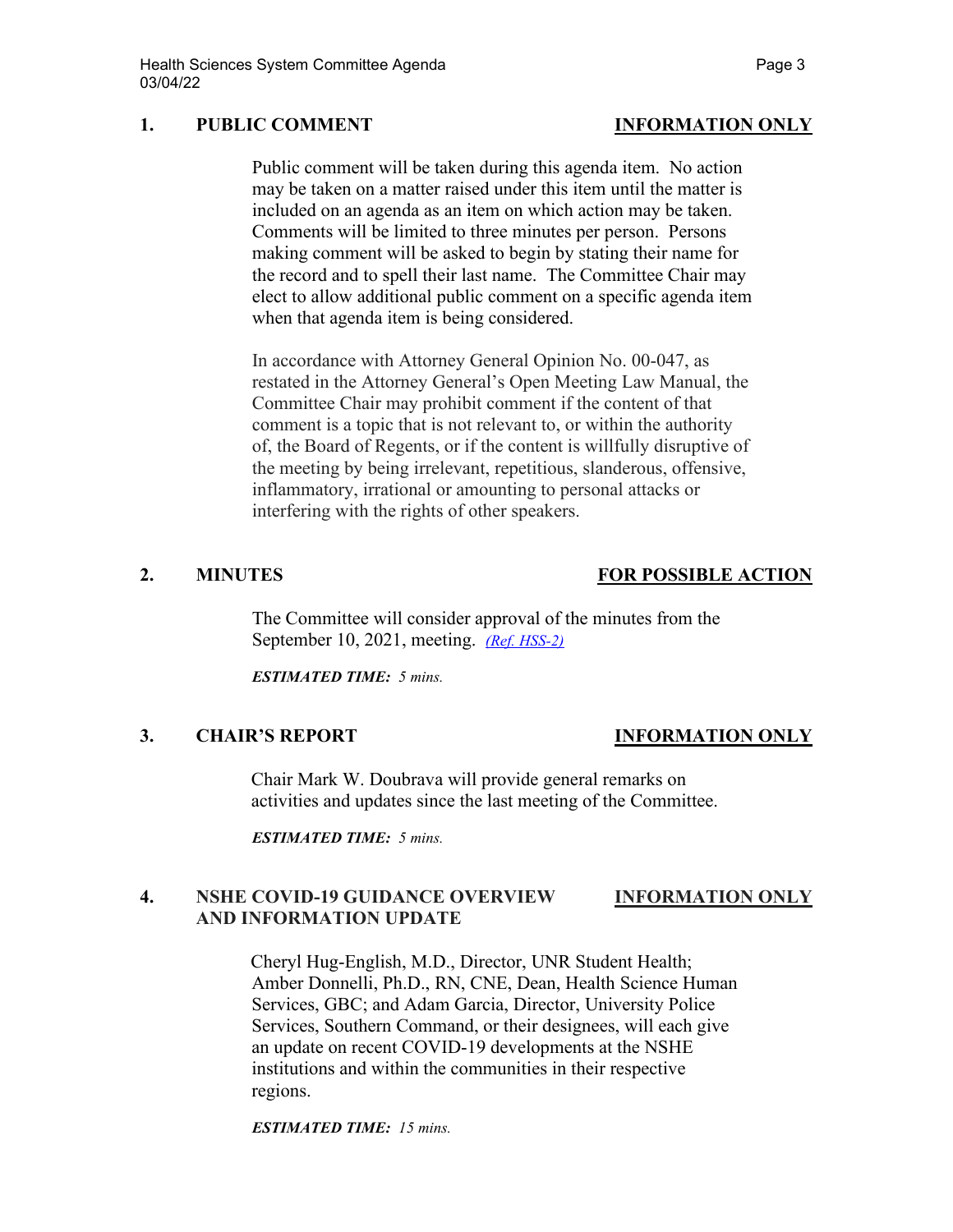## **5. UNLV KIRK KERKORIAN INFORMATION ONLY SCHOOL OF MEDICINE REPORT**

Dr. Marc J. Kahn, Dean of the University of Nevada, Las Vegas Kirk Kerkorian School of Medicine, will provide a report on the Medical School and Practice Plan, and offer general remarks which may include information relating to accreditation, programs, funding and financial status. *[\(Ref. HSS-5\)](https://nshe.nevada.edu/wp-content/uploads/file/BoardOfRegents/Agendas/2022/03-mar-mtgs/hss-refs/HSS-5.pdf)*

*ESTIMATED TIME: 10 mins.*

## **6. UNR SCHOOL OF MEDICINE REPORT INFORMATION ONLY**

Dr. Melissa Piasecki, Acting Dean of the University of Nevada, Reno School of Medicine, will provide a report on the Medical School and Practice Plan, and offer general remarks which may include information relating to accreditation, programs, funding and financial status. *[\(Ref. HSS-6\)](https://nshe.nevada.edu/wp-content/uploads/file/BoardOfRegents/Agendas/2022/03-mar-mtgs/hss-refs/HSS-6.pdf)*

*ESTIMATED TIME: 10 mins.*

# **7. UNLV SCHOOL OF DENTAL MEDICINE INFORMATION ONLY REPORT**

Dr. Lily T. Garcia, Dean, UNLV School of Dental Medicine, will provide a report and offer general remarks on activities involving the UNLV School of Dental Medicine, including activities that have occurred under new leadership, best practices, mission alignment within UNLV, and vision moving forward.

*ESTIMATED TIME: 10 mins.*

## **8. NEW BUSINESS INFORMATION ONLY**

Items for consideration at future meetings may be suggested. Any discussion of an item under "New Business" is limited to description and clarification of the subject matter of the item, which may include the reasons for the request, and no substantive discussion may occur at this meeting on new business items in accordance with the Nevada Open Meeting Law (NRS 241.010 *et seq*.).

*ESTIMATED TIME: 5 mins.*